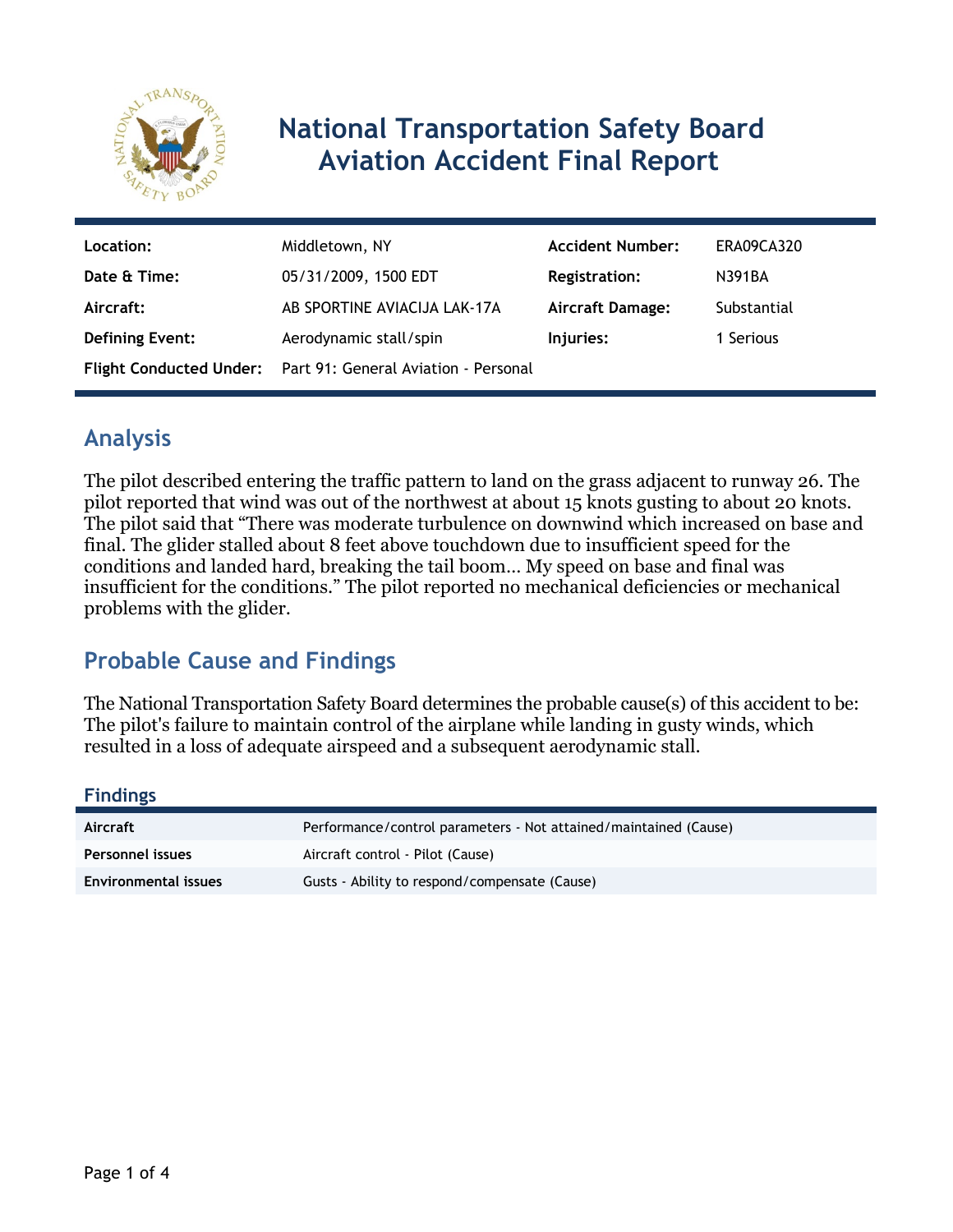# **Factual Information**

## **History of Flight**

| Landing-flare/touchdown | Aerodynamic stall/spin (Defining event) |  |
|-------------------------|-----------------------------------------|--|
|                         | Hard landing                            |  |

### **Pilot Information**

| Certificate:                     | Private                                                                                                                                                                                                                                     | Age:                              | 66, Male                      |
|----------------------------------|---------------------------------------------------------------------------------------------------------------------------------------------------------------------------------------------------------------------------------------------|-----------------------------------|-------------------------------|
| Airplane Rating(s):              | None                                                                                                                                                                                                                                        | Seat Occupied:                    | Front                         |
| <b>Other Aircraft Rating(s):</b> | Glider                                                                                                                                                                                                                                      | <b>Restraint Used:</b>            | Seatbelt, Shoulder<br>harness |
| Instrument Rating(s):            | None                                                                                                                                                                                                                                        | <b>Second Pilot Present:</b>      | No                            |
| Instructor Rating(s):            | None                                                                                                                                                                                                                                        | <b>Toxicology Performed:</b>      | No.                           |
| <b>Medical Certification:</b>    | None                                                                                                                                                                                                                                        | Last FAA Medical Exam:            |                               |
| <b>Occupational Pilot:</b>       | No                                                                                                                                                                                                                                          | Last Flight Review or Equivalent: | 03/30/2008                    |
| <b>Flight Time:</b>              | 402 hours (Total, all aircraft), 41 hours (Total, this make and model), 360 hours (Pilot In<br>Command, all aircraft), 6 hours (Last 90 days, all aircraft), 6 hours (Last 30 days, all aircraft), 0<br>hours (Last 24 hours, all aircraft) |                                   |                               |

#### **Aircraft and Owner/Operator Information**

| Aircraft Manufacturer:        | AB SPORTINE AVIACIJA         | <b>Registration:</b>                     | N391BA   |
|-------------------------------|------------------------------|------------------------------------------|----------|
| Model/Series:                 | LAK-17A                      | <b>Aircraft Category:</b>                | Glider   |
| Year of Manufacture:          |                              | <b>Amateur Built:</b>                    | No       |
| Airworthiness Certificate:    | Experimental                 | Serial Number:                           | 120      |
| <b>Landing Gear Type:</b>     | Retractable - Tailwheel      | Seats:                                   | 1        |
| Date/Type of Last Inspection: | 10/04/2008, Annual           | <b>Certified Max Gross Wt.:</b>          | 1100 lbs |
| Time Since Last Inspection:   | 42 Hours                     | Engines:                                 | 0        |
| Airframe Total Time:          | 42 Hours at time of accident | <b>Engine Manufacturer:</b>              |          |
| ELT:                          | Not installed                | <b>Engine Model/Series:</b>              |          |
| <b>Registered Owner:</b>      | On file                      | <b>Rated Power:</b>                      |          |
| Operator:                     | On file                      | <b>Operating Certificate(s)</b><br>Held: | None     |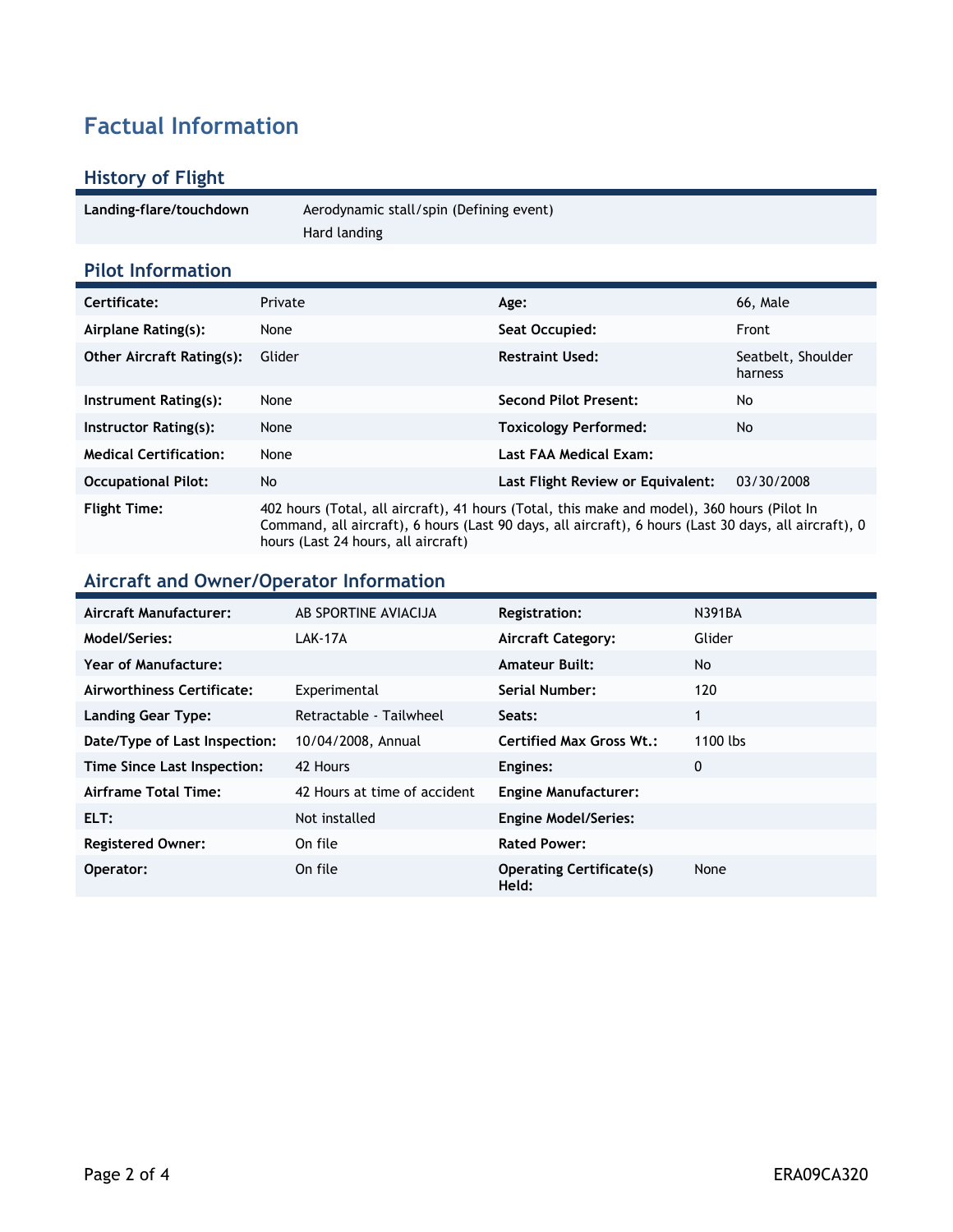## **Meteorological Information and Flight Plan**

| <b>Conditions at Accident Site:</b>     | <b>Visual Conditions</b> | <b>Condition of Light:</b>    | Day                             |
|-----------------------------------------|--------------------------|-------------------------------|---------------------------------|
| <b>Observation Facility, Elevation:</b> | KMGJ, 364 ft msl         | <b>Observation Time:</b>      | 1554 EDT                        |
| Distance from Accident Site:            | 7 Nautical Miles         | Direction from Accident Site: | $245^\circ$                     |
| <b>Lowest Cloud Condition:</b>          | Few $/$ 70 ft agl        | <b>Temperature/Dew Point:</b> | $23^{\circ}$ C / 7 $^{\circ}$ C |
| Lowest Ceiling:                         | None                     | <b>Visibility</b>             | 10 Miles                        |
| Wind Speed/Gusts, Direction:            | 11 knots, 270°           | Visibility (RVR):             |                                 |
| <b>Altimeter Setting:</b>               | 29.71 inches Hg          | Visibility (RVV):             |                                 |
| <b>Precipitation and Obscuration:</b>   |                          |                               |                                 |
| <b>Departure Point:</b>                 | Blairstown, NJ (1N7)     | Type of Flight Plan Filed:    | None                            |
| Destination:                            | Blairstown, NJ (1N7)     | <b>Type of Clearance:</b>     | None                            |
| <b>Departure Time:</b>                  | 1300 EDT                 | <b>Type of Airspace:</b>      | Class G                         |

### **Airport Information**

| Airport:                  | Randall Airport (06N) | <b>Runway Surface Type:</b>      | Asphalt; Grass/turf    |
|---------------------------|-----------------------|----------------------------------|------------------------|
| <b>Airport Elevation:</b> | 523 ft                | <b>Runway Surface Condition:</b> | Drv                    |
| Runway Used:              | 26                    | IFR Approach:                    | None                   |
| Runway Length/Width:      | 2810 ft / 60 ft       | <b>VFR Approach/Landing:</b>     | <b>Traffic Pattern</b> |

# **Wreckage and Impact Information**

| Crew Injuries:          | Serious   | Aircraft Damage:           | Substantial          |
|-------------------------|-----------|----------------------------|----------------------|
| Passenger Injuries:     | N/A       | <b>Aircraft Fire:</b>      | None                 |
| <b>Ground Injuries:</b> | N/A       | <b>Aircraft Explosion:</b> | None                 |
| Total Injuries:         | I Serious | Latitude, Longitude:       | 41.721944, 74.654444 |

#### **Administrative Information**

| Investigator In Charge (IIC):            | Brian C Rayner                                                                                         | <b>Adopted Date:</b> | 11/09/2009 |
|------------------------------------------|--------------------------------------------------------------------------------------------------------|----------------------|------------|
| <b>Additional Participating Persons:</b> | Tony Acosta; FAA/FSDO; Teterboro, NJ                                                                   |                      |            |
| <b>Publish Date:</b>                     | 11/09/2009                                                                                             |                      |            |
| Note:                                    | This accident report documents the factual circumstances of this accident as described<br>to the NTSB. |                      |            |
| <b>Investigation Docket:</b>             | http://dms.ntsb.gov/pubdms/search/dockList.cfm?mKey=73961                                              |                      |            |